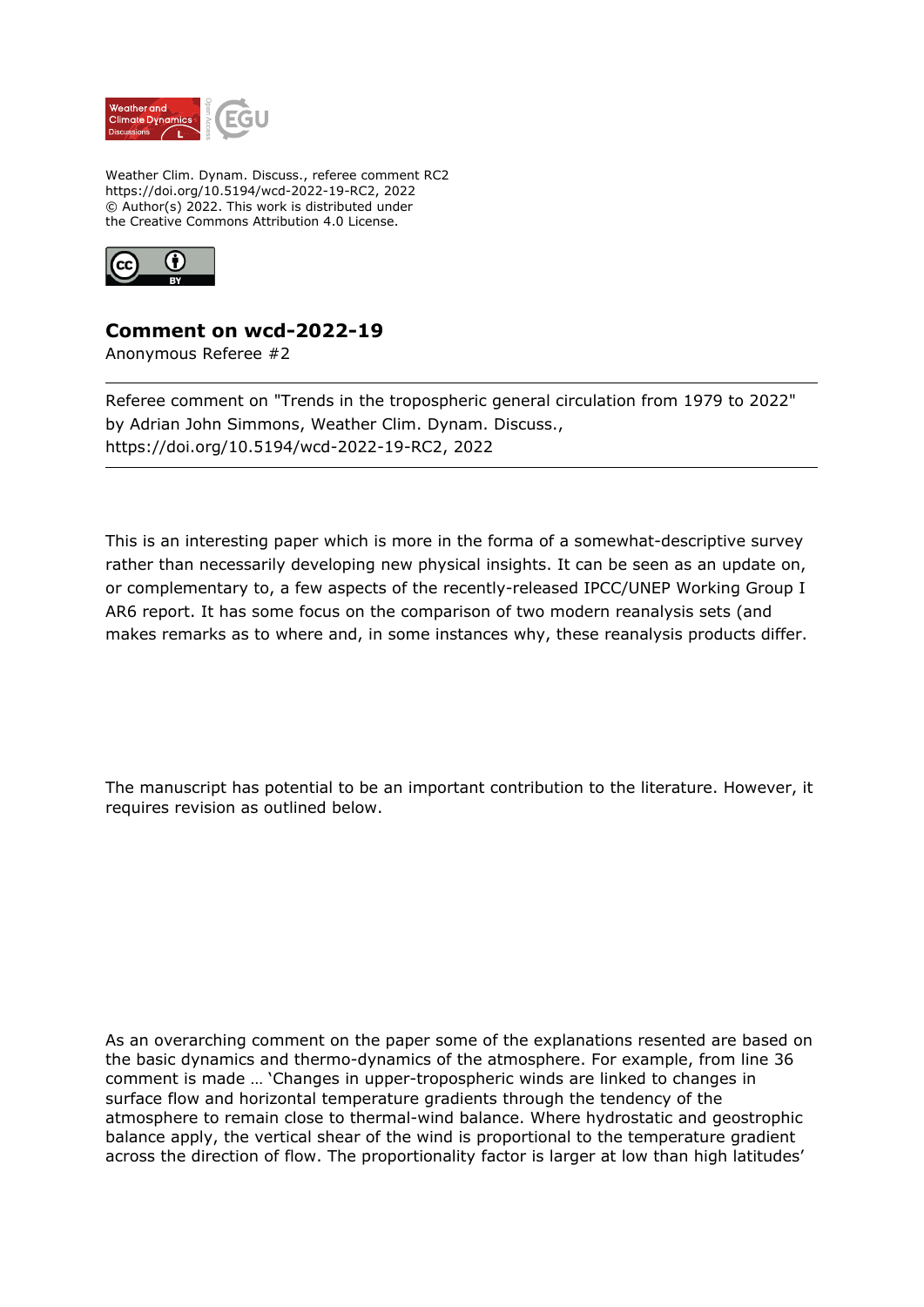Even though such statements are true, they don't really belong is a 'scientific' paper. In many cases these remarks are obvious and the implications will be clear to the reader. I strongly suggest culling such remarks; this will make for a better paper, and also makes a valuable contribution to reducing the length of quite a long submission.

Lines 30-32: Reinforce this message by referencing the more recent paper of Screen, Bracegirdle, and co-authors (2018), Polar climate change as manifest in atmospheric circulation, Curr. Clim. Change Reps., 4, 383-395, doi: 10.1007/s40641-018-0111-4.

Lines 36-43: The remarks made a few lines earlier I the paper point to the compelc association and interactions between the thermodynamics and dynamics. In these introductory comments it would be very helpful to refer to the paper of

Theodore G. Shepherd, 2014: Atmospheric circulation as a source of uncertainty in climate change projections. Nature Geoscience, 7, 703-708, doi: 10.1038/ngeo2253

and his insights of '…

'nearly everything we have any confidence in when it comes to climate change is related to global patterns of surface temperature, which are primarily controlled by thermodynamics. In contrast, we have much less confidence in atmospheric circulation aspects of climate change, which are primarily controlled by dynamics and exert a strong control on regional climate'

Lines 92-94: For easy reading, it would be beneficial if these trend values and corresponding p values were presented as inserts into the four boxes within Figure 1.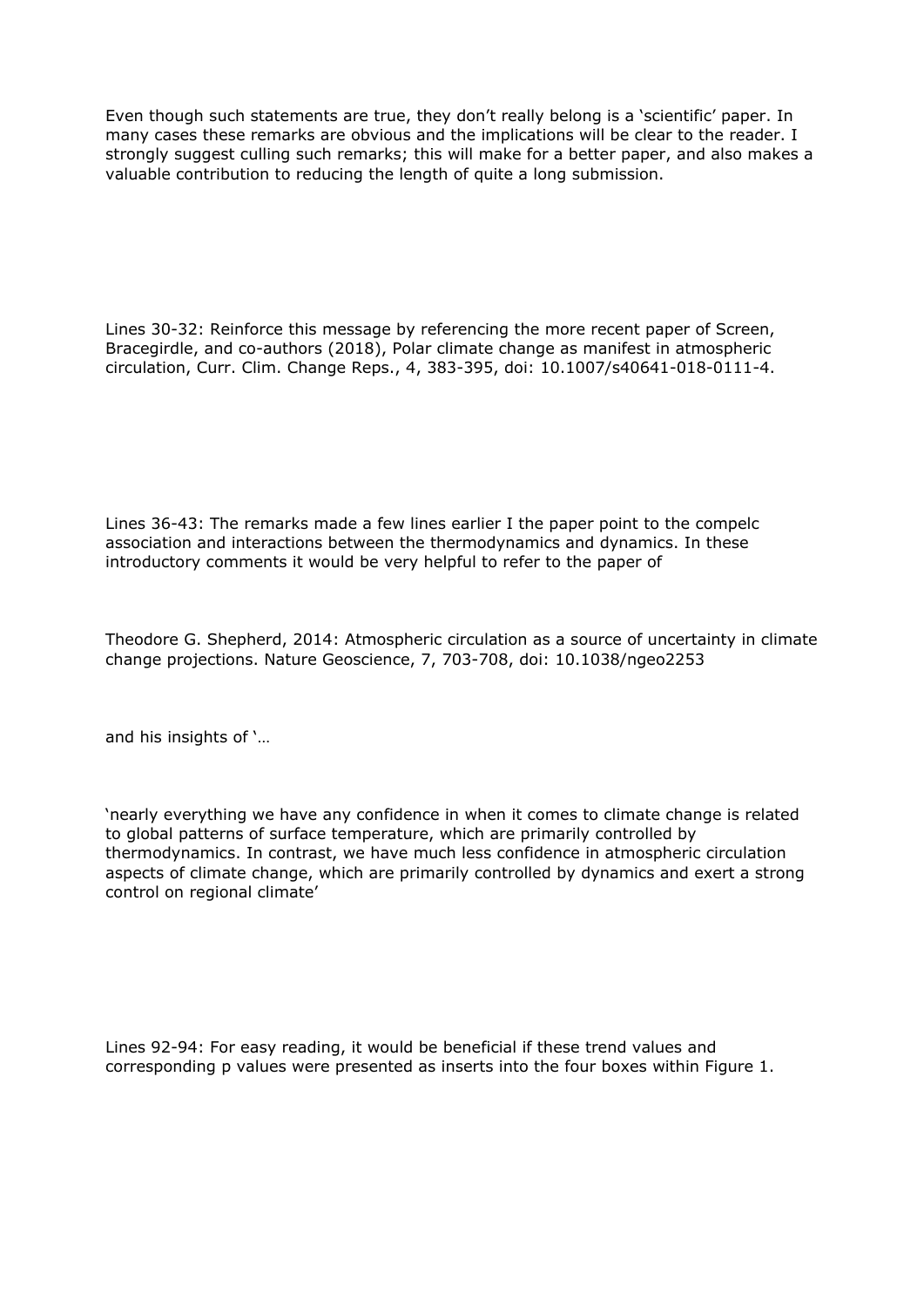Line 100, caption of Figure 1: Even though it is perhaps obvious, it would be worth alerting the reader here that the y-axis ranges are different in the four time series. (This is mentioned in the text at lines 108-109, but should be emphasised here.)

Lines 117-120: Showing the (ERA5) trends that are significant (in part (b)) is interesting and helpful. It, of course, shows the same structure as in Figure 2a over the non-white areas. I appreciate that the author is showing these two plots (with much common information) for clarity. However, I'm wondering if the same purpose could not be achieved by presenting these two in ONE part of the Figure. For example, some subtle stippling could be added to Figure 2a indicating where the trends are NOT significant. This could save showing one map, and perhaps would be easy to absorb the information.

Incidentally, I presume that by 'one-signed' the author means 'one-sided' – please use this more conventional terminology. Also, a justification is required by using such a test, given that there are regions of cooling over the globe. More appropriate to use the twosided test?

Line 158: 'SST' has already been defined (at line 142).

Lines 181-182: On this S/N issue worthwhile to reference recent paper of

Luke J. Harrington, 2021: Temperature emergence at decision-relevant scales. Environmental Research Letters, 16, 094018, doi: 10.1088/1748-9326/ac19dc.

Lines 209-211: This significant winter cooling over Eurasia and the northeast of the United States of America are important regional aspects of the complexity (and the consequences) of remote influences on the T2 trends. This warrants more attention than is presented here. Strongly suggest, for example, pointing out the role of teleconnections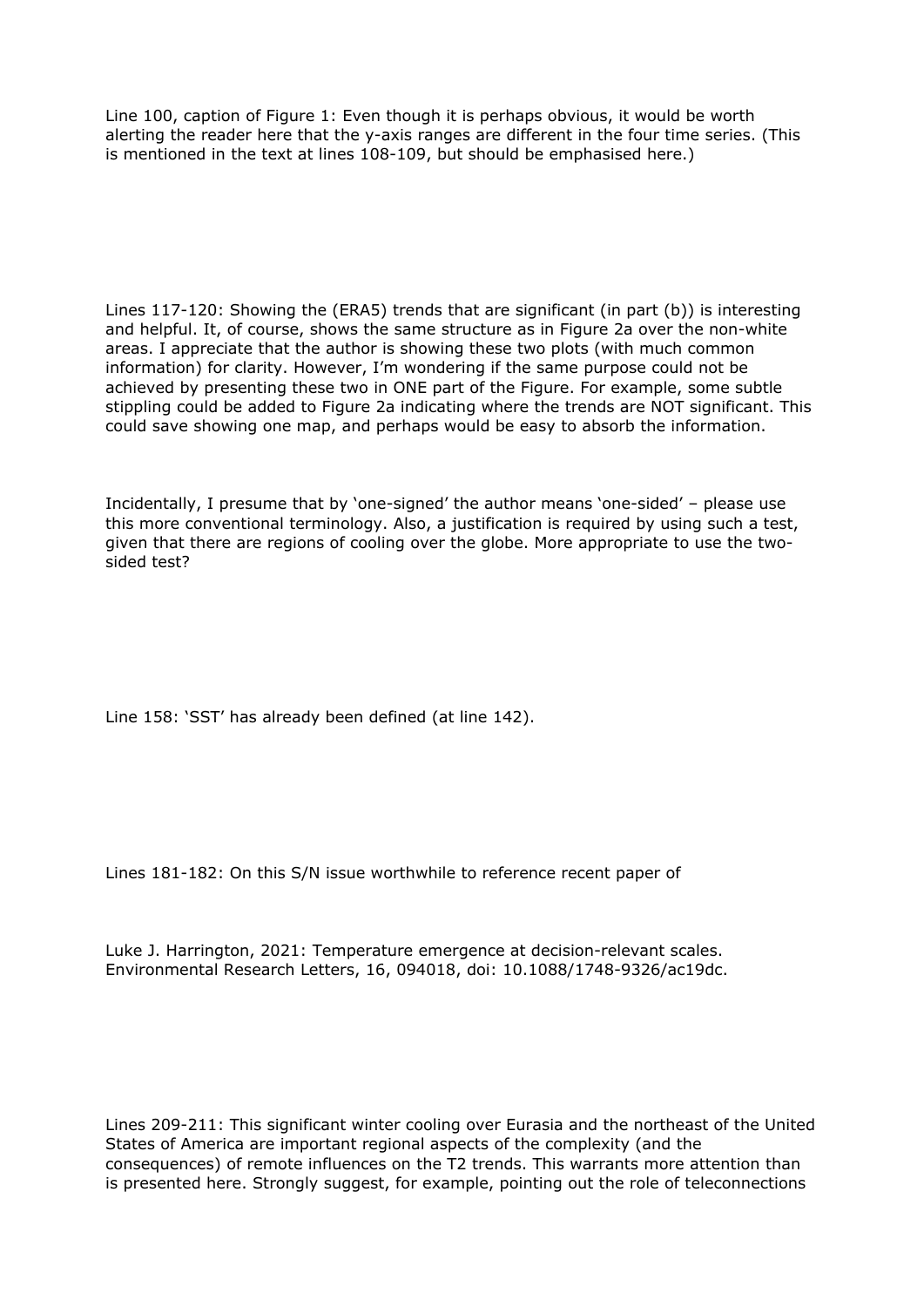from the Arctic, high latitude blocking, Pacific SSTs etc. Making Reference to following will help on this:

Overland et al., 2019: Weakened potential vorticity barrier linked to recent winter Arctic sea ice loss and midlatitude cold extremes. J. Climate, 32, 4235-4261,

Luo, Xiao, and co-authors, 2016 - Impact of Ural blocking on winter Warm Arctic–Cold Eurasian anomalies. Part I: Blocking-induced amplification. J. Climate, 29, 3925-3947,

Dai, A. et al., 2020: 'Combined influences on North American winter air temperature variability from North Pacific blocking and the North Atlantic Oscillation: Subseasonal and interannual time scales'. *J. Climate*, **33**, 7101-7123, doi: 10.1175/JCLI-D-19-0327.1,

Rudeva, and coauthors, 2021. "Midlatitude winter extreme temperature events and connections with anomalies in the Arctic and tropics". *J. Climate*, **34**, 3733-3749.

Lines 265-270: Paper should make clear the physical/dynamic reasons why the neartropopause winds are of great relevance here. Also, to make clear in the text here that Figure 6 is associated with the 200 hPa wind – the reader is finally told this at line 295, which is a bit late.

Lines 274-275: On this jet perspective consider citing the more recent works of …

Dong B, Sutton RT, Shaffrey L, Harvey B (2022) Recent decadal weakening of the summer Eurasian westerly jet attributable to anthropogenic aerosol emissions. Nature Comms. 13: 1148 doi: 10.1038/s41467-022-28816-5,

Hallam S, Josey SA, McCarthy GD, Hirschi JJM (2022) A regional (land–ocean) comparison of the seasonal to decadal variability of the Northern Hemisphere jet stream 1871–2011. Climate Dyn. doi: 10.1007/s00382-022-06185-5,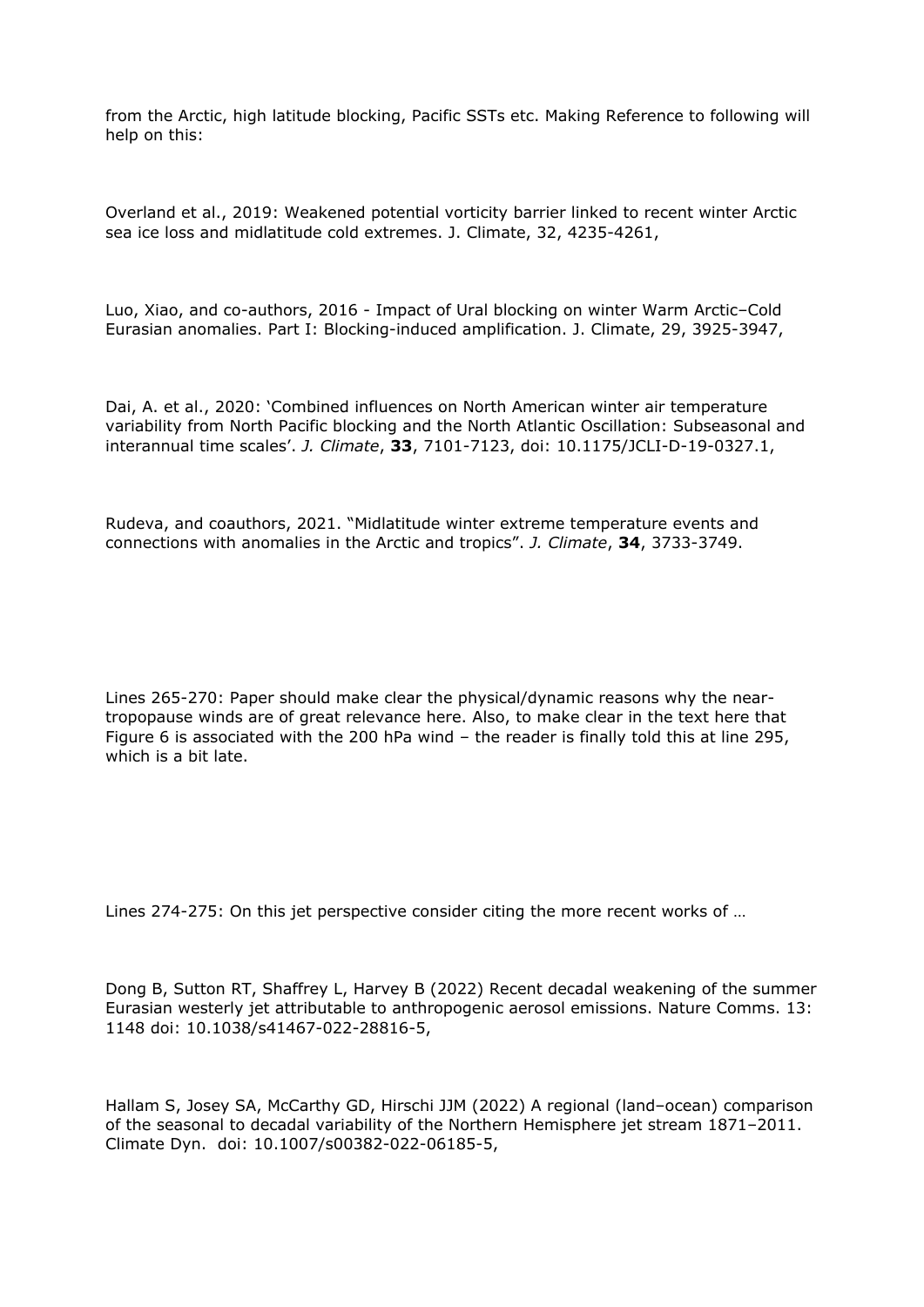Liu X, Grise KM, Schmidt DF, Davis RE (2021) Regional Characteristics of Variability in the Northern Hemisphere Wintertime Polar Front Jet and Subtropical Jet in Observations and CMIP6 Models. J. Geophys. Res. 126: e2021JD034876 doi: 10.1029/2021JD034876.

Line 301: The term 'variation' is used thru the manuscript to mean different things, from the qualitative concept and also to the mathematical variance. This can become a little confusing for the reader. Here the author is referring to '… the total sub-seasonal variation, the sum of the variances of the zonal and meridional wind'. This is clearly defined, but it should be given a more precise and informative name, such as 'summed variance'. In general use 'variance' when the statistical concept is being examined.

Lines 380-384: It would be helpful here (and other places where relevant) to relate these WC changes to the geographical distribution of tropical SST changes. This need not be comprehensive, and a few words will probably suffice. Worthwhile to not merely present a description of the changes, but also link them physically to other (driving?) processes.

Line 432: I am a bit confused by the use of the word 'nominal' here. Reference to Webster's did not help me greatly (e.g., 'existing or being something in name or form only', 'of, being, or relating to a designated or theoretical size that may vary from the actual', …). Please to use more conventional terminology here and below (using, e.g., 'detrended', 'anomalies', …)

Line 686: Just confirming the paper is referring to 'surface pressure' rather than 'sea-level pressure'? If so, comment on why this choice was made.

Clearly space considerations have prevented the author from showing the SEASONAL trends in surface pressure, but the annual mean hides a lot of interesting seasonal behavior. To highlight this make reference in the paper to the study of Li et al. (2021 - Trends and variability in polar sea ice, global atmospheric circulations and baroclinicity, Ann. NY Acad. Sci., 1504, 167-186, doi: 10.1111/nyas.14673) who show that the strong